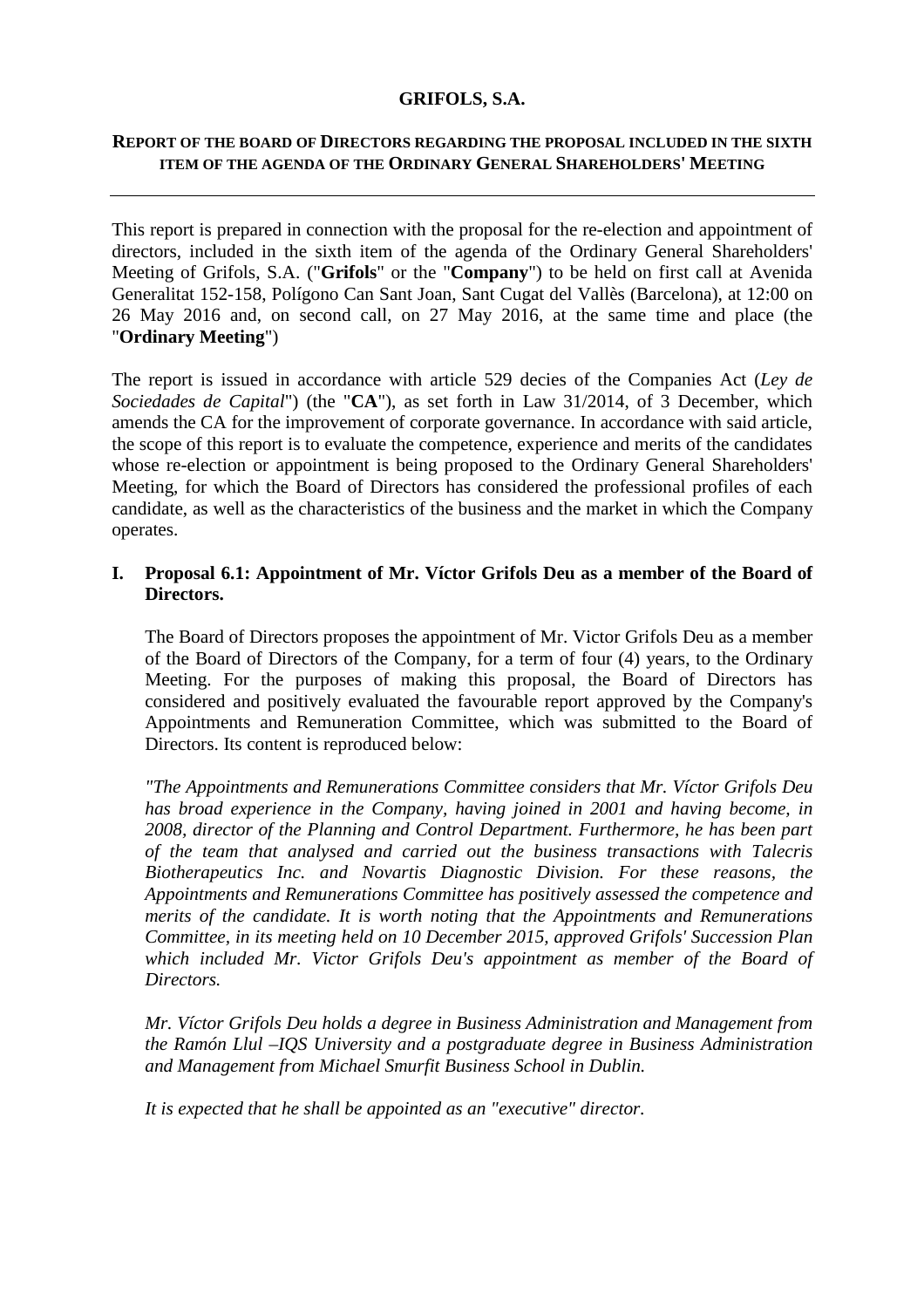*Given the above, the Appointments and Remunerations Committee unanimously resolves to positively inform the Board's proposal of appointment of Mr. Victor Grifols Deu as a member of the Board of Directors of the Company for a term of four (4) years."*

As a result of the above, and taking into account the favourable report issued by the Appointments and Remuneration Committee, the Board of Directors of the Company has positively evaluated the competence, experience and merits of the candidate and, therefore, proposes his appointment as a director of the Company to the Ordinary Meeting, with the category of "executive" director.

## **II. Proposal 6.2: Re-election of Mr. Luis Isasi Fernández de Bobadilla as a member of the Board of Directors.**

The Board of Directors proposes the re-election of Mr. Luis Isasi Fernández de Bobadilla as a member of the Board of Directors of the Company, for a term of four (4) years, to the Ordinary Meeting. For the purpose of making this proposal, the Board of Directors has considered and positively assessed the proposal made by the Appointments and Remuneration Committee, issued in accordance with article 529.decies of the CA, and has analysed the composition and needs of the current Board, evaluating the requirements that a director must satisfy in order to perform his/her duties.

To propose the re-election of Mr. Luis Isasi Fernández de Bobadilla, his performance in the Board of Directors since his appointment as director in 2011 has been positively assessed. Mr. Isasi has participated actively in the Board's meetings since such date and has made valuable contributions. His broad experience in the financial sector has also been highly and positively valued. Mr. Luis Isasi Fernández de Bobadilla is Managing Director of Morgan Stanley in Spain and Country Head for Iberia. Mr. Isasi has a Bachelor's Degree in Economics and Business by the University of Seville, and holds a M.B.A. from Columbia Business School in New York, United States, awarded in 1982.

As a result of the above, the Board of Directors of the Company has positively evaluated the competence, experience and merits of Mr. Luis Isasi Fernández de Bobadilla, considering that he has the suitable knowledge and experience for the role of director for which he is being re-elected. Therefore, at the proposal of the Appointments and Remuneration Committee, the proposal to re-elect Mr. Luis Isasi Fernández de Bobadilla as a member of the Board of Directors of the Company is submitted to the Ordinary Meeting, with the category of "independent" director.

# **III. Proposal 6.3: Re-election of Mr. Steven F. Mayer as a member of the Board of Directors.**

The Board of Directors proposes the re-election of Mr. Steven F. Mayer as a member of the Board of Directors of the Company, for a term of four (4) years, to the Ordinary Meeting. For the purposes of making this proposal, the Board of Directors has considered and positively assessed the proposal made by the Appointments and Remuneration Committee, issued in accordance with article 529.decies of the CA, and has analysed the composition and needs of the current Board, evaluating the requirements that a director must satisfy in order to perform his/her duties.

To propose the re-election of Mr. Steven F. Mayer, his performance in the Board of Directors since his appointment as director in 2011 has been positively assessed. The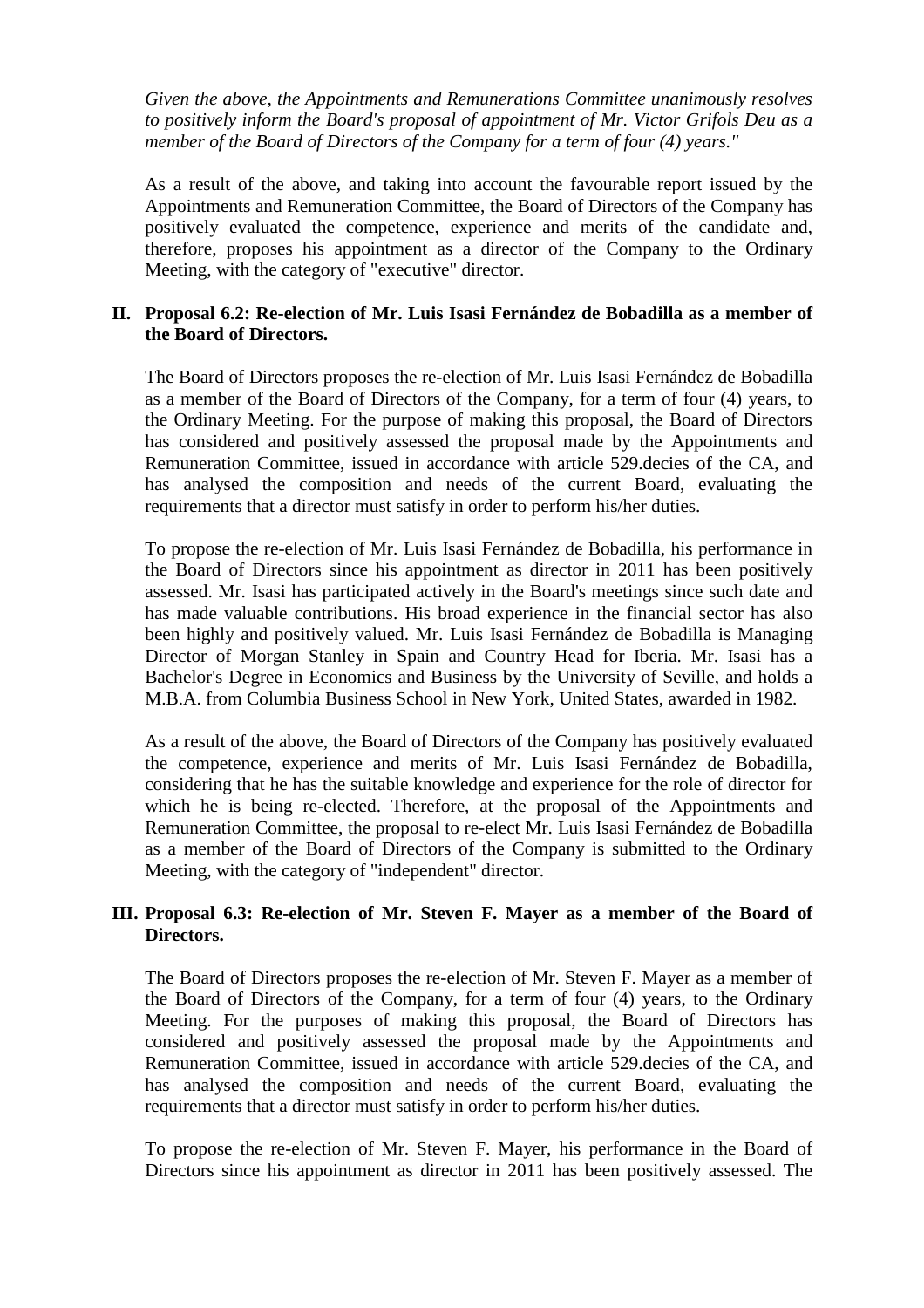Board confirms that he has been highly involved in his role since he was appointed director. Mr. Mayer has attended the meetings, taking part in them and contributing efficiently to the good progress of the Board and the Audit Committee, of which he is also a member.

Steven F. Mayer is Senior Managing Director and Chairman of the Investment Committee of Cerberus Capital Management, L.P. where he is also the co-director of the global private equity practice. Mr. Mayer is the Managing Director of Cerberus California, LLC and predecessor entities since November 2002. Likewise, Mr. Mayer is a member of the boards of directors of BlueLinx Holdings, Inc., Starrus Holding Limited, TransCentra Inc. and YP Holdings LLC. Mr. Mayer received his AB, cum laude, from Princeton University and his JD, magna cum laude, from Harvard Law School. It can be inferred from his resume, that Mr. Steven F. Mayer has the type of valuable and ideal knowledge needed to keep being part of the Company's Board of Directors.

As a result of the above, the Board of Directors of the Company has positively assessed the competence, experience and merits of Mr. Steven F. Mayer, considering that he has the suitable knowledge and experience for the role of director for which he is being reelected. Therefore, at the proposal of the Appointments and Remuneration Committee, the proposal to re-elect Mr. Steven F. Mayer as a member of the Board of Directors is submitted to the Ordinary Meeting, with the category of "independent" director.

## **IV. Proposal 6.4: Re-election of Mr. Thomas Glanzmann as a member of the Board of Directors.**

The Board of Directors proposes the re-election of Mr. Thomas Glanzmann as a member of the Board of Directors of the Company, for a term of four (4) years, to the Ordinary Meeting. For the purposes of making this proposal, the Board of Directors has considered and positively valued the favourable report approved by the Appointments and Remuneration Committee of the Company, which was submitted to the Board of Directors. Its content is reproduced below:

*"The Appointments and Remunerations Committee considers that Mr. Thomas Glanzmann has favourably contributed to the performance and development of the Board of Directors since he was appointed director in 2006. He also serves as a Director on the Boards of Sulzer AG, Sage products Inc and is a Healthcare Advisor to Madison Dearborn and Partners.*

*Mr. Glanzmann holds a M.B.A. from IMD in Lausanne, Switzerland, a B.A. in Political Science from Dartmouth College, USA. and a Board of Directors Certification from the UCLA Anderson School of Management, USA.*

*It is expected that he shall be re-elected as an "other external" director.*

*Given the above, the Appointments and Remunerations Committee unanimously resolves to positively inform the Board's proposal of re-election of Mr. Thomas Glanzmann as a member of the Board of Directors of the Company for a term of four (4) years."*

As a result of the above, and taking into account the favourable report issued by the Appointments and Remuneration Committee, the Board of Directors of the Company has